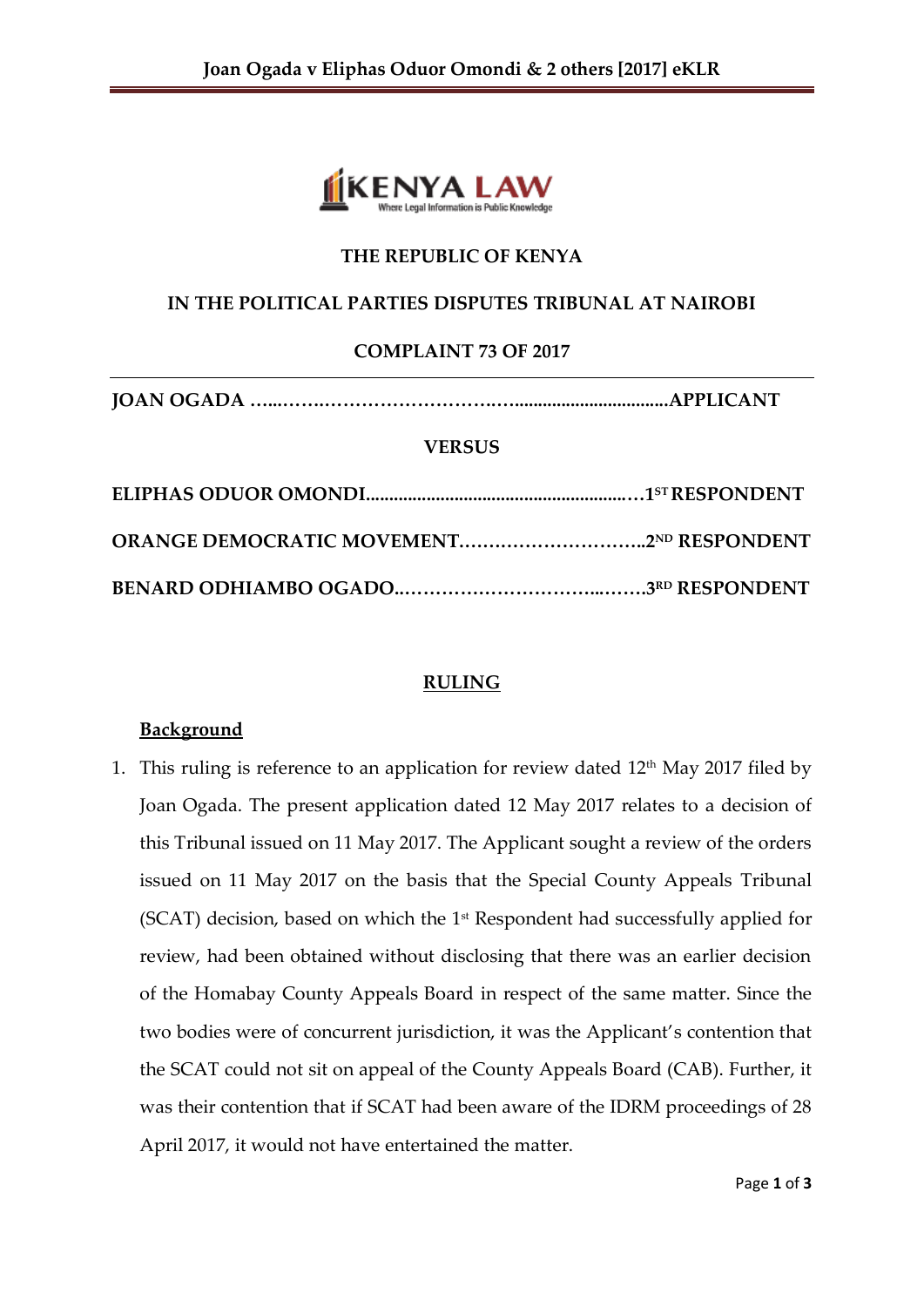- 2. In support of her application, the Applicant relied on the affidavits of the chair of SCAT to the effect that if SCAT had been aware of the CAB proceedings, they would not have proceeded with the matter. Anthony Moturi, Legal and Parliamentary Liaison Officer of the 2<sup>nd</sup> Respondent also swore an affidavit confirming that SCAT only had jurisdiction in respect of counties where the 2nd Respondent did not have an appeals tribunal.
- 3. The 1st Respondent contended that the application was *res judicata*. The 3rd Respondent relied on the Applicant's affidavit save for the prayer. He asked that the 3rd Respondent's certificate be upheld and his name forwarded to the Independent Electoral and Boundaries Commission.

## **Analysis**

- 4. The 2nd Respondent's primaries in respect of Member of the County Assembly, Kojwach Ward, in Homabay County, were properly conducted. At that point, the nomination certificate was issued to Joan Ogada. Thereafter, issuance of the certificate for the same position was made to Bernard Ogodo, the 3rd Respondent in the Complaint. Determining who was the rightful holder of a certificate thus became a factor in issue and was the subject of the original complaint before this Tribunal.
- 5. The determination of who was the rightful holder of the certificate was of key concern at each stage of decision making and all information that was needed to enable this Tribunal to make an informed decision ought to have been availed. It is unfortunate that the 2nd Respondent took a backseat in these proceedings. Information availed through the review application is crucial as it is the key party officials who can assist this Tribunal determine the issue with finality. Noteworthy is the fact that the IDRM that took into account input and